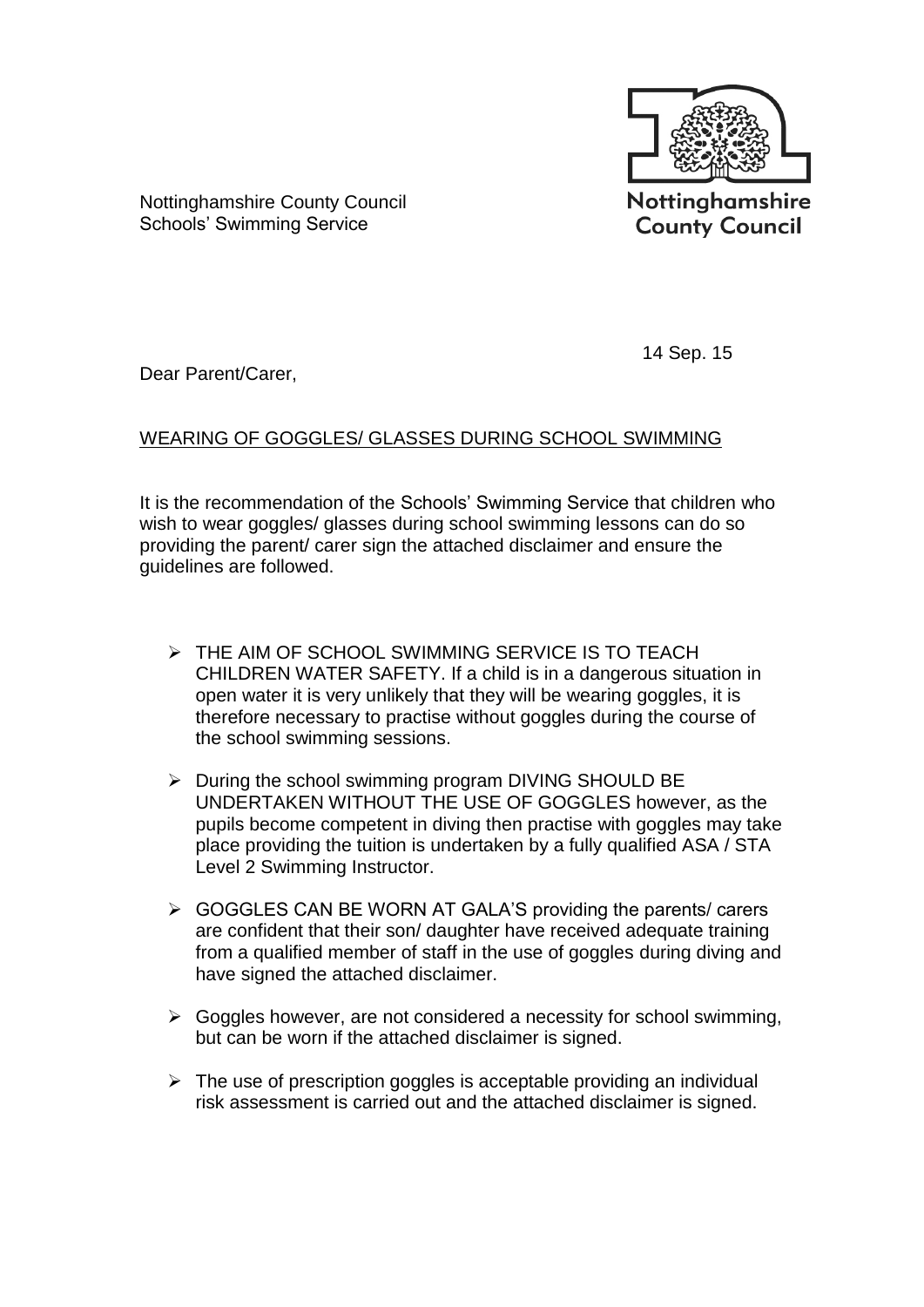Some goggles are only suitable for competition swimming, diving and subaqua work. Advice should be sought before purchasing goggles as ill fitting goggles can equally be a hazard. The purchase of junior goggles is recommended to parents (although they may appear small to people that are unfamiliar with goggles) they create a better seal.

The service requests that you the parent/ carer have read and understood the manufacturer's advice concerning the use and maintenance of goggles, and that you have explained the advice to your son/ daughter. In particular, ensure you have covered warnings on eye safety. For example:

- USE CARE IN ADJUSTING AND REMOVING ALL SWIM GOGGLES especially when wet, as there is risk of an impact injury to the eyeball.
- $\triangleright$  ENSURE that the straps on the goggles are correctly fitted and adjusted prior to attending the lessons.
- $\triangleright$  DO NOT use goggles if skin is broken. Discontinue use immediately if irritation occurs.
- $\triangleright$  DO NOT swim underwater below two metres.
- $\triangleright$  DO NOT pull them away from your face they can spring back and hurt eyes.'
- $\geqslant$  DO NOT allow any other child to wear your goggles
- $\triangleright$  'TO REMOVE GOGGLES SAFELY take hold of the eye pieces and lift them gently up onto your forehead and then push over the top of your head.'
- PLEASE ENSURE GLASSES ARE ATTACHED TO A LANYARD or swimming strap during the course of the lessons and gala.